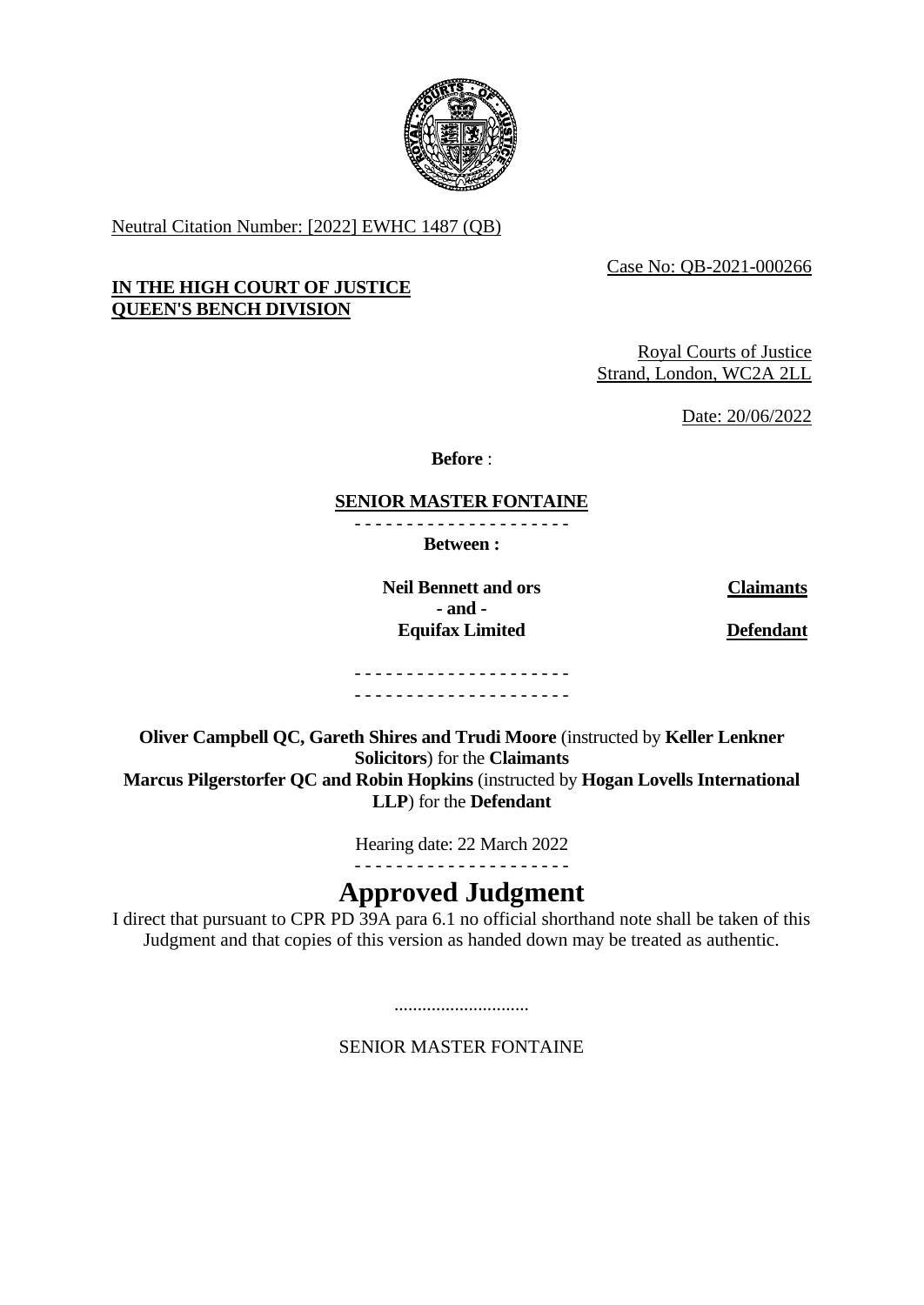#### **Senior Master Fontaine :**

- 1. This was the hearing of an application by the Claimants for a Group Litigation Order ("GLO") dated 22 January 2021. The application is supported by the first witness statement of Kingsley Hayes dated 22 January 2021, (Hayes 1), responded to by the Defendant by the first witness statement of Ivan Shiu dated 23 April 2021 (Shiu 1) and replied to by the Claimants by the second witness statement of Kingsley Hayes dated 30th April 2021 (Hayes 2) and the first witness statement of Simon Ridding dated 15 March 2022 (Ridding 1).
- 2. Documents before the court are referred to as follows: Hearing bundle - HB tab number/page number; Extracts from the Monetary Penalty Notice – MPN paragraph number; Authorities bundle – AB page number.

#### **Summary of the claim and factual background derived from the statements of case and the evidence**

- 3. The Claimants claim compensation for alleged contraventions of the Data Protection principles in s. 4 and Schedule 1 of the Data Protection Act 1998 ("DPA") by the Defendant. The Defendant is a major credit reference agency, offering credit reference products and services to enable its corporate clients to verify and authenticate their consumers' identities: Shiu 1 para. 38 HB 4/173. The Defendant's parent company, Equifax Inc., is based in the United States. The claim arises out of a cyber attack perpetrated by criminal actors whose identities are not known, on computer systems of Equifax Inc. over the period 13 May to 30 July 2017 ("the data breach incident"). Equifax Inc. had performed certain data processing services for the Defendant, and therefore held personal data for which the Defendant was a data controller within the meaning of section 1 DPA, some of which was affected by the data breach incident. The Claimants are all individuals resident in England and Wales whose personal data was accessed by persons carrying out the cyber attack.
- 4. The Particulars of Claim rely heavily on findings made by the Information Commissioner's Office ("ICO") following an investigation into the data breach incident with its findings summarised in a Monetary Penalty Notice ("MPN") issued on 19 September 2018. The ICO made findings in respect of two databases, the Equifax Identity Verifier ("EIV") dataset, and the Global Consumer Solutions ("GCS") dataset". The EIV is a product that allows clients of Equifax to verify a consumer's identity. The GCS provides direct to consumer online credit reporting services, and the data affected consisted of data processed to carry out password analysis for the purpose of fraud prevention: Shiu 1 para. 38 HB 14/173.
- 5. The EIV dataset had originally been managed in the US but had subsequently been transferred to the Defendant in the UK, but the data was not deleted by Equifax Inc. from their US servers. The ICO found that the GCS data was held in a standard fraud daily report file which was not encrypted, that some of the UK data was stored together with the US data, and that there was "…..*no adequate evidence or explanation indicating that this was a valid reason for this data not being processed in accordance with Equifax's data handling and cryptography standards…….*" MPN §25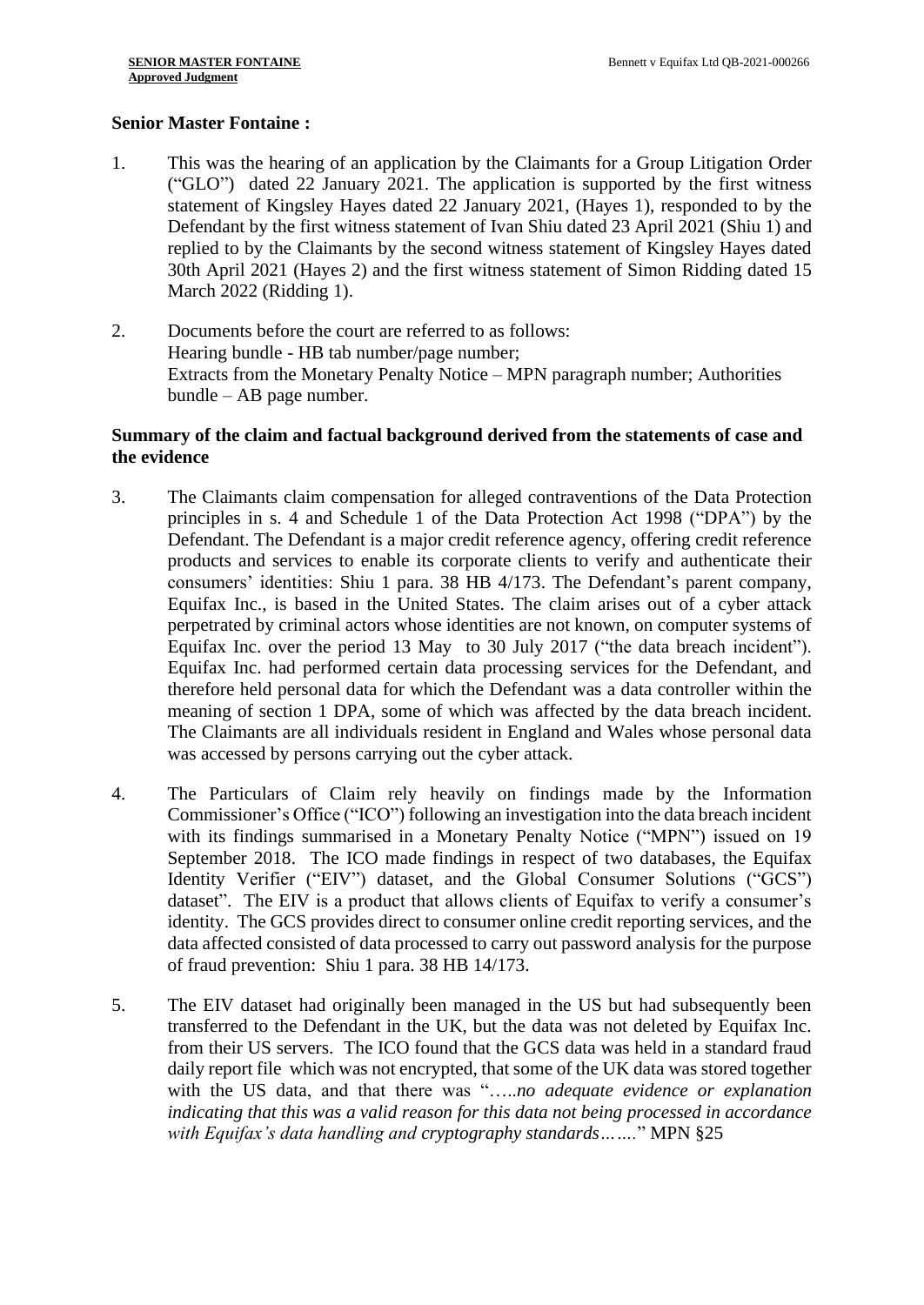- 6. The Claimants' solicitors have been able to identify, from letters sent to those affected by the data breach incident by the Defendant, subcategories of the data breached in each of the EIV and the GCS datasets, as follows:
	- i) EIV 1: date of birth, telephone number and driving licence details were compromised;
	- ii) EIV 2: Name, date of birth and telephone number were compromised;
	- iii) EIV 3: Name and date of birth were compromised;
	- iv) GCS 1: Email address connected to an Equifax account in 2014 was compromised; and
	- v) GCS 2: Account information for Equifax's credit services including name, address, date of birth, username, password (in plain text) secret question and answer (in plain text), credit card number (obscured) and some payment amounts were compromised. Hayes 1 paras. 37-38 HB 2/15.
- 7. The Claimants fall into EIV 1, EIV 2 and GCS 2 categories only, i.e the most serious data breaches: Hayes 1 paras. 37-38 HB 2/15. The ICO found that 19,993 UK individuals were affected by the EIV 1 dataset breach, 637,430 by the EIV 2 dataset breach, 12,086 by the GCS 1 dataset breach and 14,961 by the GCS 2 dataset breach: Hayes 1 paras. 15-17 HB 2/9.
- 8. The ICO found that the Defendant had contravened five out of the eight data protection principles set out in Schedule 1 to the DPA, namely data protection principles 1, 2, 5, 7 and 8. The ICO imposed a fine of £500,000 on the Defendant, the maximum fine that could be imposed at that time: Hayes 1 para 20 HB 2/11. The Defendant does not accept the ICO findings, and in any event points out that this court is not bound by them: Shiu 1 para. 41 HB 4/173.

## **The procedural position**

- 9. At the time the application was issued 297 Claimants had instructed the Claimants' solicitors, and I was informed at the hearing that a total of 977 Claimants have now issued claims. The most recent evidence is that the Claimants' solicitors are instructed by 1,485 clients who wish to bring claims, are awaiting the return of CFAs from a further 201 clients and anticipate being instructed by at least 5,000 Claimants: Ridding 1 para. 9 HB 8/398. Although there has been correspondence with other firms who represent potential claimants (Your Lawyers Ltd ("YLL"), HEDS Law, Umbrella Legal and SSB Legal) it is unclear at present how many claims have been issued in other courts, if any, but the number of potential claims may be in the region of 10,000.
- 10. The position of the other firms who have responded is as follows. YLL have instructions from 93 potential claimants, of whom the vast majority are in the EIV 2/EIV 3 datasets, with 10% in the EIV 1 dataset and 4% in the GCS 1 dataset. YLL are opposed to a GLO being made: letter from YLL to Hogan Lovells dated 21 March 2022, (although YLL state in that letter that there are "*undeniable breaches of duty*" when in fact the Defendant does deny liability). Of the other firms, HEDS Law have indicated that they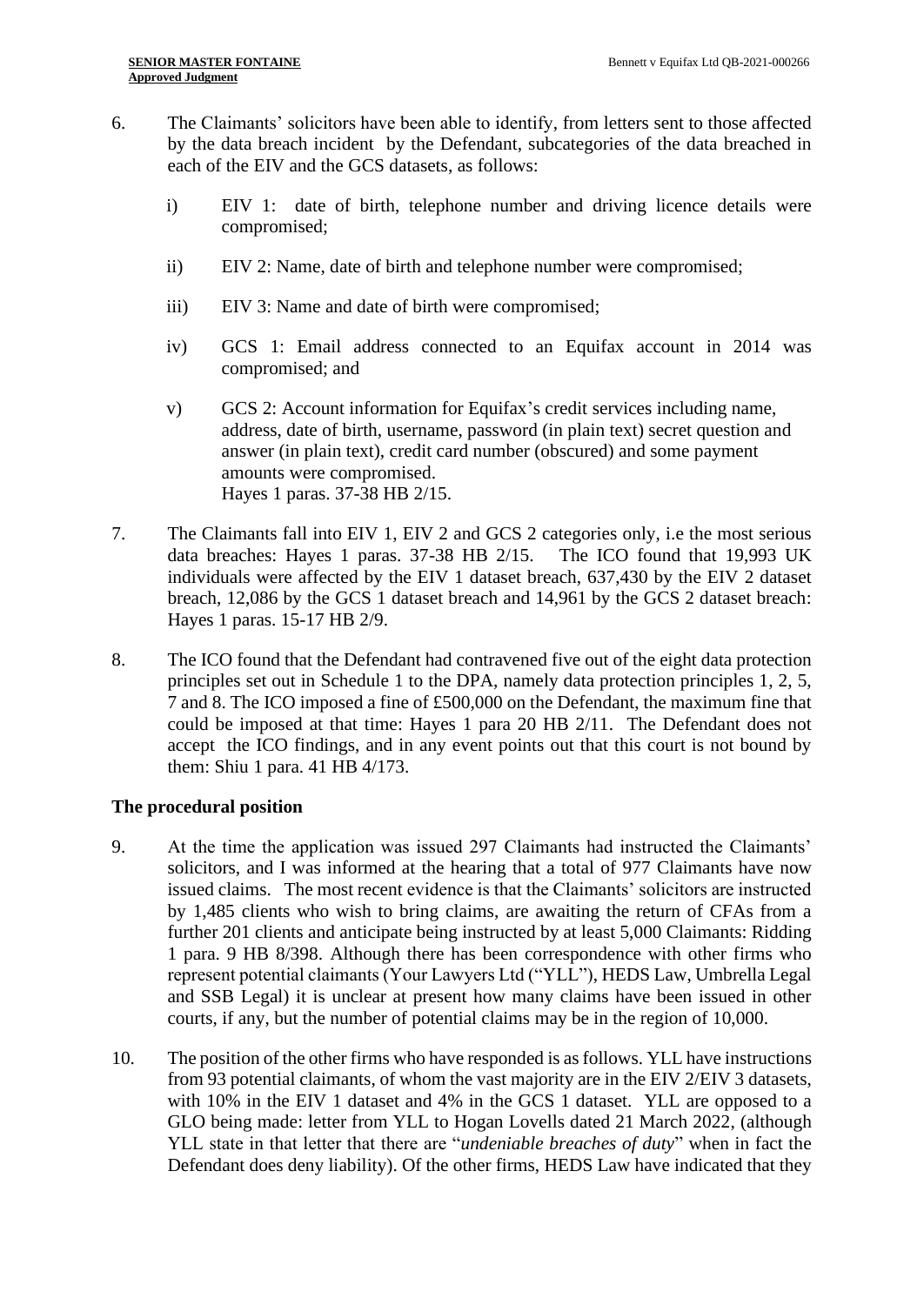support the GLO application, Umbrella Legal have no objection and SSB have not responded: Hayes 1 para 121: HB 2/28; Hayes 2 paras. 25-26: HB 2/337. There is also one claimant in a High Court claim *Ward v Equifax Ltd number* QB-2020-004570 represented by Pure Legal, although that firm is now in administration and the claim is stayed pending the outcome of this application.

- 11. Generic Particulars of Claim, a Generic Defence and a Generic Reply have been served, as have individual Particulars of Claim, Defences and Replies in nine claims chosen as exemplars of different categories of Claimants, by agreement between the parties: Hayes 2 para 54 HB 4/345.
- 12. The draft GLO provided by the Claimants sets out a list of eight proposed GLO issues. There is no agreement between the parties as to the GLO Issues. The Defendant proposes that if, contrary to its submissions, a GLO is made, the GLO issues should be considered at the first CMC.

#### **Summary of Grounds relied on by the Claimants**

- 13. There is no dispute that the claims brought by the Claimants give rise to common or related issues of fact and law, and both parties have been able to plead their cases generically. It would not be proportionate for these claims to proceed by way of individual unitary actions. A form of collective management of the claims is necessary. The Claimants submit that a GLO is the best mechanism for case managing this group of claims for the following reasons:
	- i) Almost 1,000 Claimants have already issued claims against the Defendant which give rise to the proposed GLO issues. That number of Claimants is likely to increase significantly.
	- ii) A GLO will enable the court to make findings and reach conclusions on the generic issues which are binding on all the parties, whereas conclusions reached by the court on test or lead cases without a GLO would be only advisory.
	- iii) A GLO would enable the creation of a group register which will identify exactly which claims fall within the court's collective management and who is to be bound by the court's decisions. It will allow for a cut off date for entry onto the group register. This assists transparency, clarity and effective case management of the group.
	- iv) A GLO will allow the court to make orders for cost sharing, so that liability for costs is divided fairly. If test cases are dealt with separately without a GLO, the non-lead Claimants would have no entitlement to common costs or risk of adverse costs despite the fact that the lead cases were being litigated in order to solve generic issues relevant to the claims, which would be unsatisfactory.
	- v) A GLO will enable the court to make orders for proper case management of claims that give rise to the GLO issues but are not lead cases, such as provision for the transfer of existing proceedings raising any of the GLO issues to the management court and requiring future claims to be issued in the management court.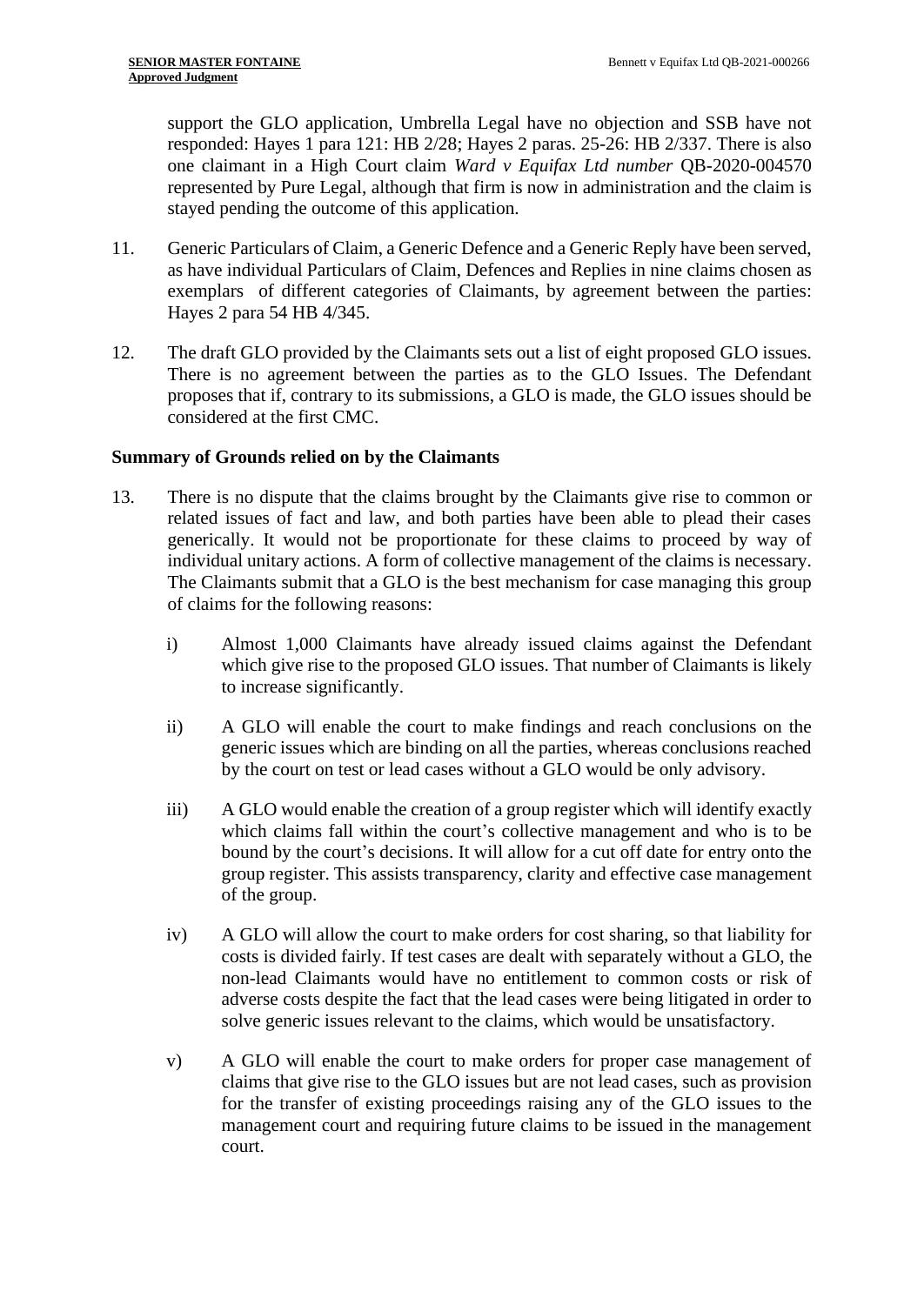- vi) A GLO enables advertisement on the Government website and other advertising, and a copy of the order being provided to the Law Society, so that other Claimant firms or courts would be aware of the order.
- vii) There would be an injustice to Claimants who were not lead Claimants in having their claims stayed if they do not have the benefit of a GLO and knowing that a trial of the generic issues will determine the issues in their claims.
- viii) A GLO would be the most obvious route to ensure that directions are put in place for the orderly and coordinated management of the claims which would bind all relevant parties to the findings made on generic issues, with an order that would make provision for costs sharing.
- ix) Although the Defendant has expressed concerns that a GLO would be likely to increase costs, the only additional costs are likely to be the establishment of a group register and those will be modest but will provide the benefit of identifying the members of the group and who will be bound by the decisions of the management called. The Claimants propose that the claim be cost budgeted so that such concerns can be alleviated.

## Costs Position

14. Mr Hayes' evidence is that ATE insurance policy cover has been obtained for all Claimants represented by his firm up to an indemnity limit of £1million, which can be increased if a GLO is ordered. The Claimants' solicitors are funding all disbursements: Hayes 1 para. 128: HB 2/29.

#### **Summary of the Defendant's position**

- 15. The Defendant opposes the application for a GLO. The Defendant does not accept that there have been any breaches of its data protection obligations for which it should be held liable: Shiu 1 para. 41, HB 4/173. Further the Defendant does not accept that the Claimants will be able to prove at trial that they have suffered any recoverable damage nor any damage that can be causally attributed to the breaches alleged, even if those breaches were proven (which is not accepted by the Defendant will be the case) Shiu 1 paras. 42-100, HB 4/174-184. Its position is that no GLO should be made at this stage.
- 16. The Defendant does not agree that a GLO is appropriate for the following reasons:
	- i) There are serious doubts about the viability of the Claimants' damages claims, based on relevant case law, the nature of the Claimants' affected data, the damage they assert and the speculative nature of their case on causation: Shiu 1 paras. 23, 24, 26 and 54 HB 4/170-173.
	- ii) The nine exemplar claims demonstrate that the damage suffered is to a significant extent trivial and therefore incapable of meeting the requisite threshold of seriousness to engage a right to compensation under the DPA.
	- iii) If the number of Claimants in the issued claims in each dataset (as explained in Hayes 1 at para 39 HB 2/15) is analysed, 99.8% of those affected are in the EIV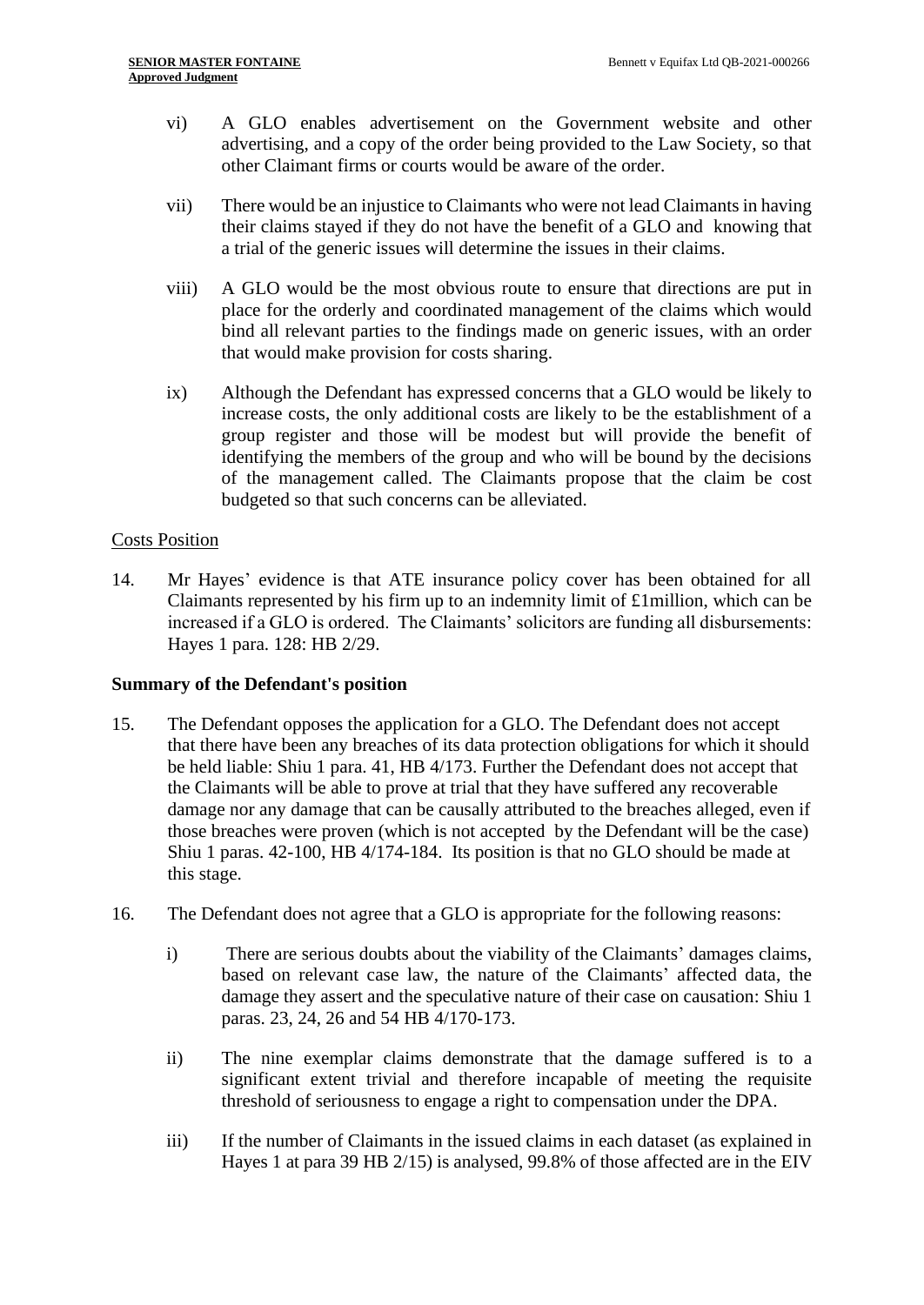dataset and the remainder in the GCS data set. Even with datasets EIV 3 and GCS 1 excluded, this still leaves 98% of claims in datasets EIV 1 and 2, and of that percentage 94% are in EIV 2, leaving a very small proportion of Claimants in datasets EIV 1 and GCS 2. Thus the number of claims likely to succeed, even if liability is established, is likely to be small. (It is accepted that there is no breakdown of other claims/potential claims so it is not known if this spread of claims will be reflected in such other claims). Claims in the EIV 1 dataset will be unlikely to meet the threshold required, and the EIV 2 dataset, containing the vast majority of claims, suffered a data breach only of their name, date of birth and telephone number (in many cases, landline telephone number), information which was in many cases likely to have been a matter of public record: Shiu 1 paras 46-48 HB/4/175. For these reasons many of the Claimants will have difficulty demonstrating that they suffered distress rather than mere inconvenience.

- iv) The Claimants will face difficulty in demonstrating that the alleged loss and distress can be causally attributed to the data breach incident, rather than any other web based activity.
- 17. Instead, the Defendant proposes an alternative case management approach involving a trial of remedy issues in the nine pleaded sample cases, as explained in Shiu 1 at paras 101-105 HB 4/184-186.
- 18. It is proposed that the court should order a trial of preliminary issues addressing causation and quantum of damage in a limited number of Claimant cases, possibly the nine claims pleaded, prior to, and subject to, any trial of liability. It is submitted that such a determination in each of the sample cases would be likely to inform the Claimants as to which groups of claims it will be realistic to pursue. The court's valuation of claims in the different data subsets would also assist the parties to resolve the litigation without further recourse to the court. It would also be likely to reduce the numbers of Claimants/potential claimants, and make the exercise of populating the group register more manageable and less costly.
- 19. It is submitted that this would be a better way to further the overriding objective in the context of the DPA, in the following circumstances:
	- i) the nature of the data at issue is anodyne, has no privacy implications and is highly unlikely to have caused any pecuniary loss: see Generic Defence §§4, 7, 21, 24, and 25, HB 22/ 516-530; see judgment of Lord Hamblen and Lord Stephens in *Bloomberg v ZXC* [2002] UKSC 5 at [55], albeit in the context of an Article 8 claim:

"In general, there will be no reasonable expectation of privacy in trivial or anodyne information.";

ii) the nature of the damage said to be attributable to the Defendant's alleged contraventions of the DPA very substantially comprises only inconvenience see e.g. Particulars of Claim of Deborah Deighton at §19 HB 480-481; only three Claimants assert any pecuniary loss, and these are very minor: Hawkins £539.64 HB 16/475, Quinn £75 HB 20/505 and Sutherland £73 HB 21/512;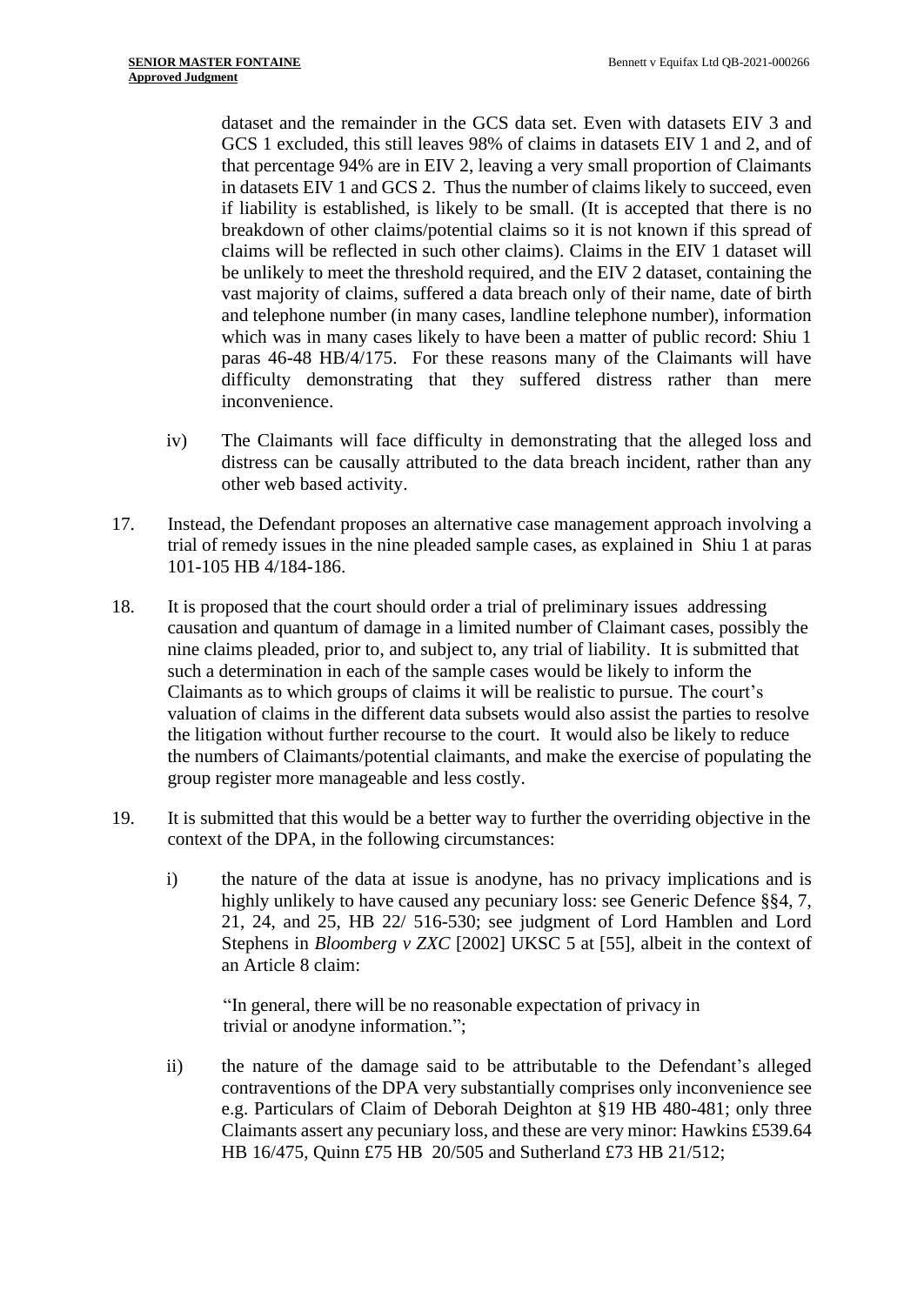- iii) the data in the EIV 1 and 2 and GCS 2 datasets is essentially innocuous and it is difficult to see why access to such information exposed the Claimants to material risk, so the real issue is the extent to which any distress can be said to have been caused;
- iv) the case law on entitlement to compensation under the DPA which addresses the requisite threshold of seriousness and the need to engage, including at early case management stages, with the question of realistic compensation: *Vidal-Hall v Google* [2015] EWCA (Civ) 311; *Rolfe and ors v Veale Wasbrough LLP* [2021] EWHC 2809 (QB), *Johnson v Eastlight* [2021] EWHC 3069*; Lloyd v Google LLC* [2021] UKSC 50;
- v) the real likelihood that the Claimants or at least a very substantial proportion of them, would not receive any compensation even if they were to win on liability;
- vi) there are other factors that would potentially affect damages; when the Defendant learnt about the cyber attack it took steps, after discussion and agreement with the ICO, to write to categories of potentially affected data individuals to notify them, and to offer a number of products and services, free of charge, to assist them in protecting their data and mitigate any potentially negative consequences of the data breach incident; not all of those individuals took advantage of those products or took steps to protect their online data, so compensation, to which such individuals might otherwise be entitled, may be reduced by a failure to mitigate their losses: Shiu 1 paras 52-52 HB 176;
- vii) Mr Shiu also gives evidence that not all of the information provided about data affected in the claims of the nine exemplar Claimants is correct; he explains that this means that the Defendant would need to search its data specifically against each individual to provide accurate information of the data fields potentially affected for any given data subject: Shiu 1 paras 55-100 HB4/177-184;
- viii) the very substantial costs implications of the Claimants' proposal for a GLO with liability tried first, followed by issues of entitlement to compensation, with a trial on liability and breach, which the Defendant estimates at US\$4.4 million, compared to its costs estimate of US\$1.5 for preliminary issue trials of causation and quantum in sample cases: Shiu 1 para 110 HB4/187; the Defendant also estimates that its costs associated with a GLO would be US\$500,000: Shiu 1 para 112(b) HB 4/190;
- ix) the real likelihood that the Defendant's proposal would result in liability costs being avoided altogether, or alternatively significantly reduced, in line with recent cogent observations from the Supreme Court in *Lloyd v Google* that GLOs are disproportionate in such cases: see judgment of Lord Leggatt at [25] and [28];
- x) there is no compelling reason to make a GLO at this stage; the main reason advanced is that a GLO would bind all Claimants on the common issues, but the practical impact of a judgment in individual sample cases on the onward management of other similar cases would equally assist the resolution of the claims; in any event the formal binding effect is only relevant as regards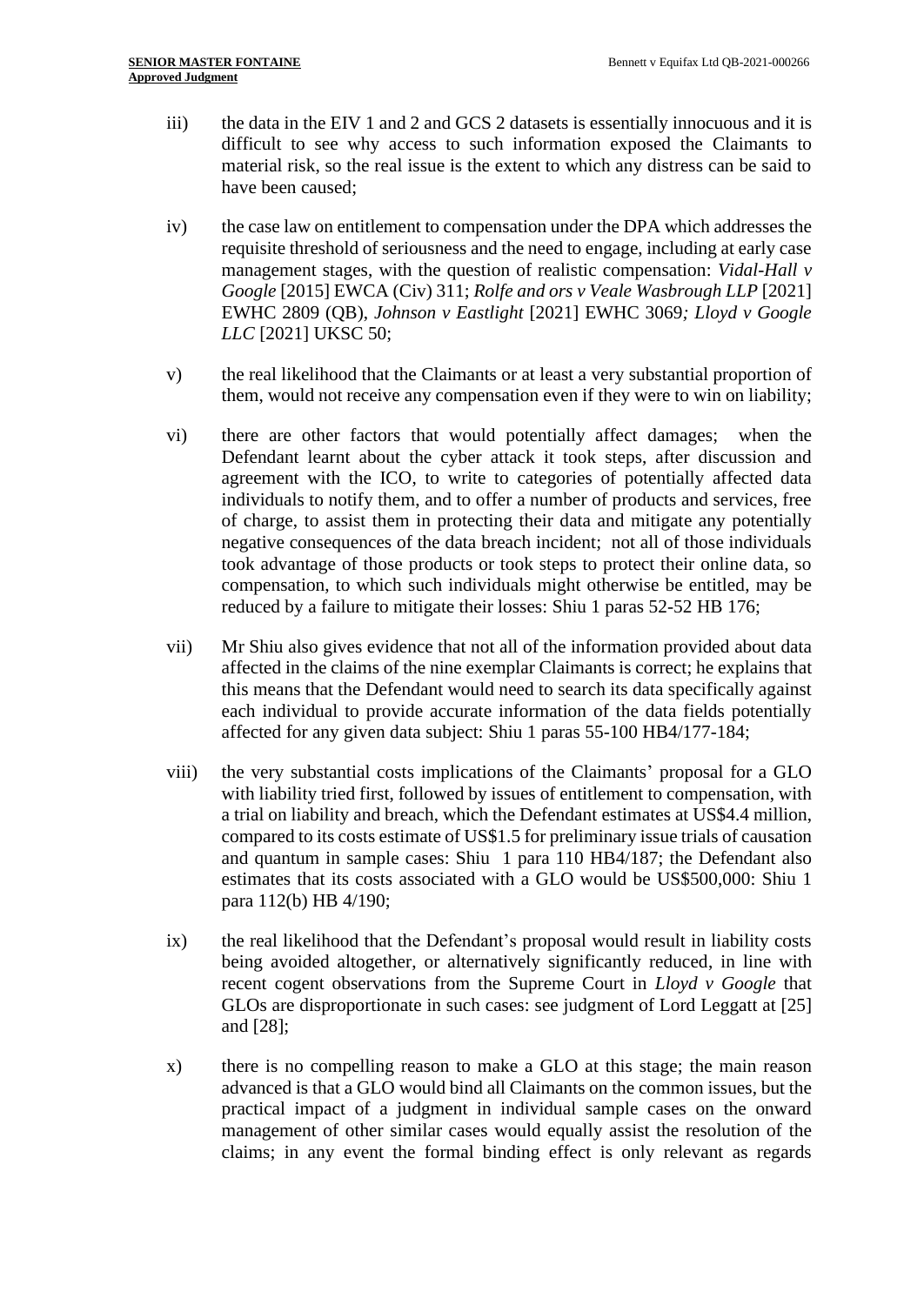liability, as compensation claims are fact sensitive: Hayes 2 para. 6(b) HB 332; Ridding 1 para. 18 HB 8/401;

- xi) in practical terms the parties' approach to the litigation will be shaped by what compensation (if any) the court awards to exemplar Claimants and given that questions of compensation are pivotal to the likely settlement of the claims it is preferable that parameters are established as soon in the process as possible; the result would "unlock" the progress of the litigation by reducing the scope of the issues to be put to the court, reduce numbers on the register, allow the parties to get a grip on the real issues and assist the parties to achieve a resolution;
- xii) the Defendant recognises that its alternative case management proposal would have an impact not just on the Claimants in the current application but also on other individuals who have asserted and/or issued proceedings against the Defendant in respect of the data breach incident; the Defendant's solicitors wrote to law firms who had contacted it representing individuals said to have been affected by the data breach incident, notifying them of the GLO application, explaining the Defendant's alternative case management proposal and informing them of the hearing listed on 12th May 2021 (that hearing was adjourned).
- 20. In the event that the court is minded to make a GLO, Mr Shiu suggests ways in which the proposed draft schedules of information provided by the Claimants could be improved: Shiu 1 para. 114(b) HB 4/191.

# **Summary of the Claimants' grounds of opposition to the Defendant's Case Management Proposal**

- 21. The Claimants oppose the proposal for a trial of preliminary issues and submit that the proposals for a trial of 18 preliminary issues, all relating to causation and loss, are unworkable and inappropriate, would not further the overriding objective, would cause serious delay and are likely to increase the costs of the litigation significantly. They refer to the many criticisms there have been in relation to inappropriate use of trials of preliminary issues in the authorities, and to the judicial guidance in *McLoughlin v Grovers* [2002] QB 1312 (CA) AB 380 and *Steele v Steele* [2001] CP Rep 106 AB 444.
- 22. It is submitted that the Defendant's proposed preliminary issues are contrary to almost all of the principles in those decisions:
	- i) sixteen of the proposed preliminary issues are issues of fact, one is an issue of mixed fact and law and one issue is not in fact an issue between the parties as the Claimants do not claim to be entitled to compensation simply for inconvenience;
	- ii) the issues are particularly Claimant specific issues of fact, concerning what aspects of the Claimants' personal data was compromised, and what distress or loss an individual claimant suffered as a result which would not be helpful for the resolution of the generic issues between the parties;
	- iii) there will be some issues of law relating to quantum e.g. whether there is a threshold of seriousness, and determination of such issues should be binding on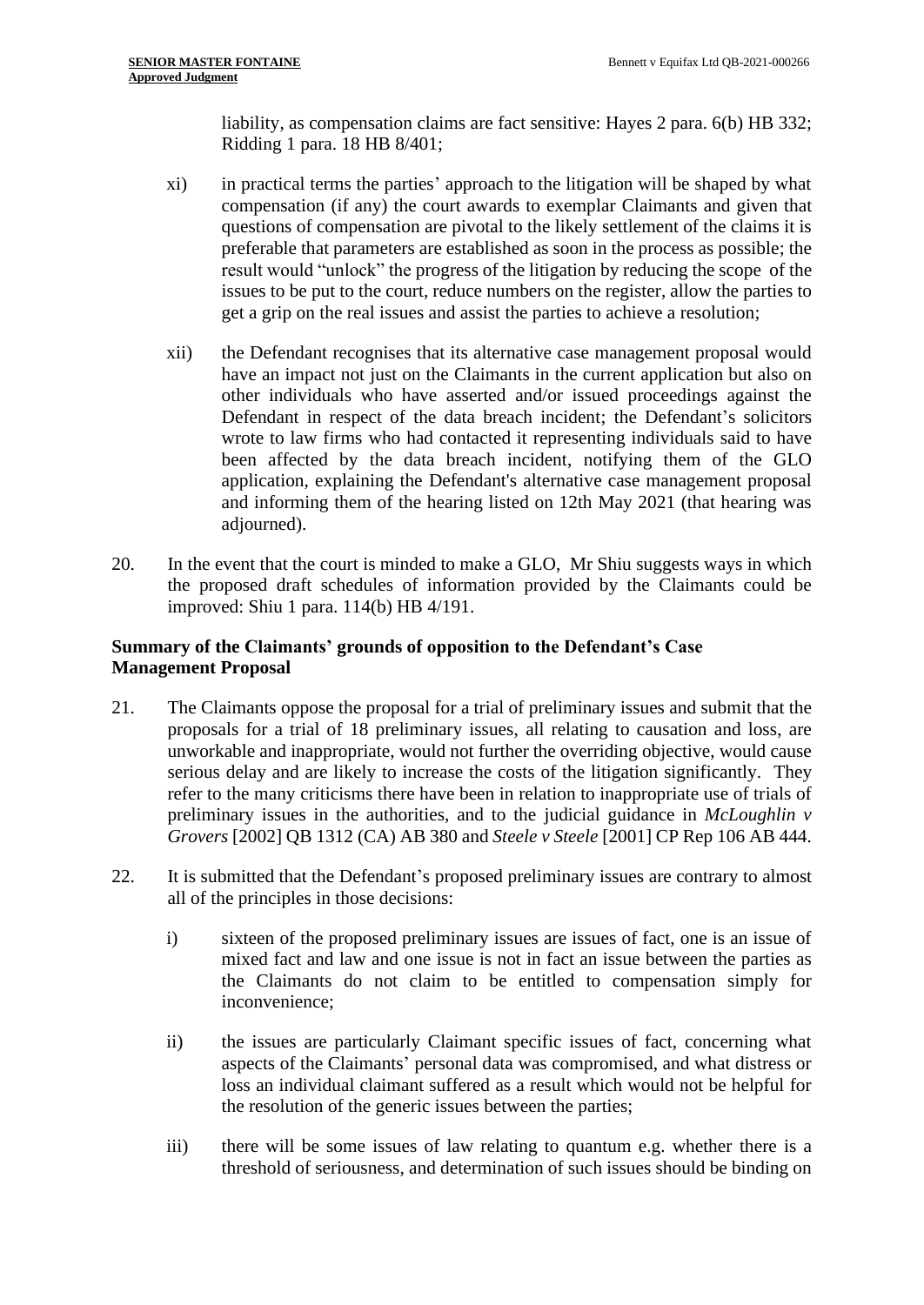all claims; the Claimants do not accept that there is a "threshold of seriousness" that a Claimant must satisfy where there is no Art. 8 claim, but accepts the need to establish distress and/or financial loss; the Claimant submits that the references to "material damage" relate only to financial loss and not to distress, relying on the distinction made by Lord Leggatt in *Lloyd v Google* at [115] AB 293 and [138] AB 370, and the fact that there is no *de minimis* threshold in the DPA for "distress" caused by a data breach;

- iv) if the Defendant were to succeed in full on the preliminary issues then this would be dispositive of the claims of the nine lead cases but not necessarily of the other claims in the group given that the quantum issues are fact sensitive and individual; in any event it is unlikely that the Defendant would succeed in full because it is unlikely that the court would find that none of the nine lead claimants was entitled to compensation;
- v) the court would have to consider Claimants in both affected datasets, the EIV datasets and the GCS dataset;
- vi) the assumptions on which the court is invited to try the preliminary issues are unclear and uncertain; further, the Defendant's "*agreed premises for the preliminary issues trial*" at Schedule 1 of its draft order, which the court is invited to assume for the purposes of the preliminary issues trial, are all hotly contested: Ridding 1 at para. 14 HB 8/400 identifies the conflict between the Defendant's Generic Defence and the findings of the ICO; and the court is being invited to make findings on causation and loss on an assumed, but disputed, set of breaches;
- vii) causation and quantum issues will require significant disclosure and some of this will overlap with liability as there will be the same group of custodians and the same categories of documents for both liability and quantum issues; there may also be the same lay witnesses and expert evidence in the same disciplines for liability, causation and quantum trials;
- viii) the proposed course of action proposed runs the risk that at a liability trial after the preliminary issues trial, the court may find in favour of the Claimants, but on a different set of breaches to those which had been assumed for the purposes of the preliminary issues trial. For example, the court could conclude that the Defendant had wrongly failed to delete some of the data, but not all of it. That may then undermine the findings of causation and/or loss made at the preliminary issues trial;
- ix) neither party has been able to identify any occasion on which a court has ordered a trial of causation and quantum ahead of a trial of liability, in circumstances where liability is denied. Such a course carries obvious and serious risk.

# **Discussion**

# The Defendant's proposal for a trial of preliminary issues

23. I agree with the Defendant that there are real concerns about the entitlement to compensation under the DPA for a significant proportion of these claims and other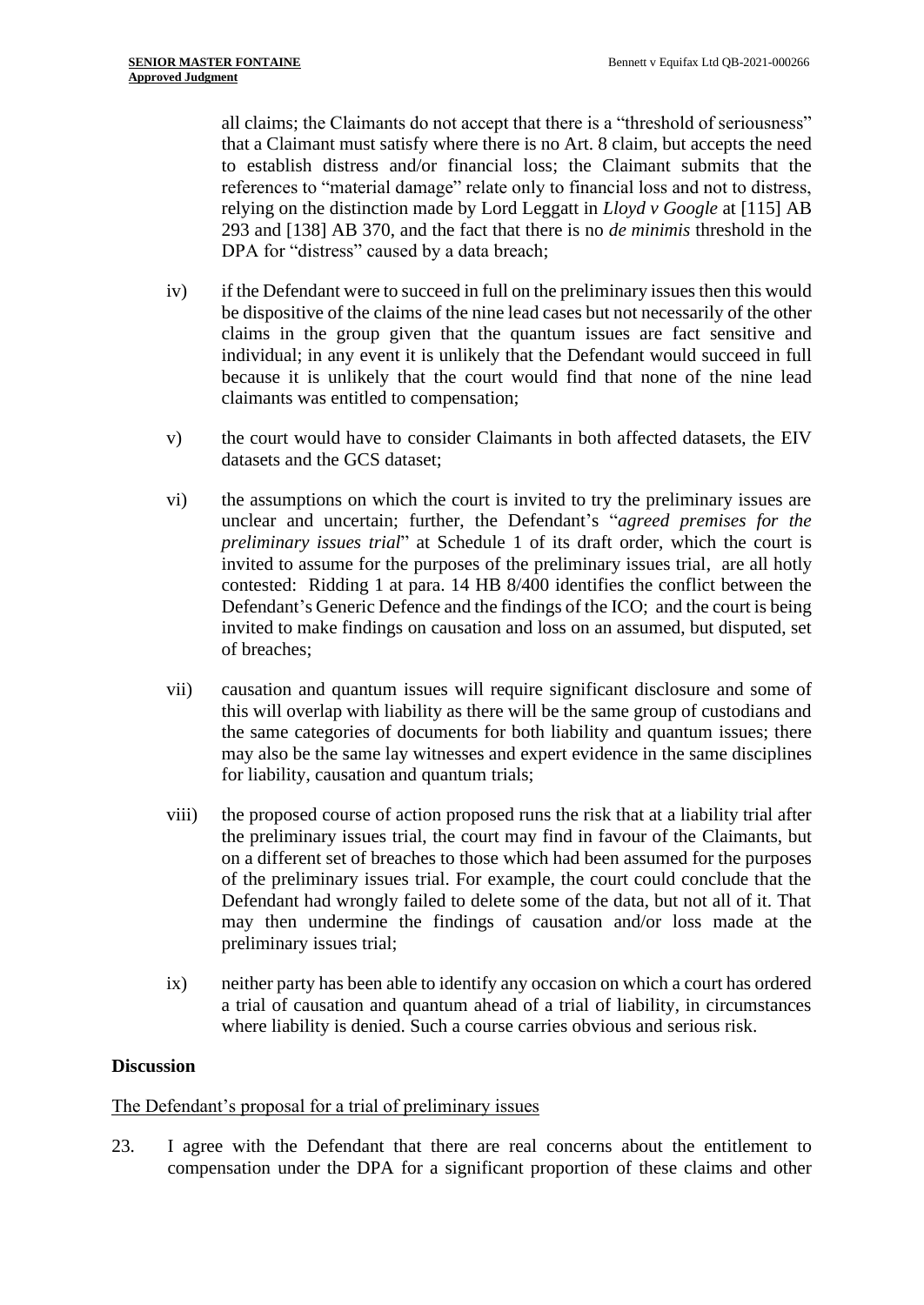potential claims. The Claimants accept that the claims are all small value claims and have put an average range of values on the claims of £750 -£3,000: Ridding 1 para. 29 HB 8/406.

- 24. Many (much smaller) groups of claims for minor breaches of the DPA have been brought in this court where compensation is sought limited to either £1000 or £3000, where in many cases a much smaller amount for each claim is likely to be awarded, or nothing at all; see *Rolfe and ors v Veale Wasbrough Vizards LLP* [2021] EWHC 2809 (QB) AB 431 and *Johnson v Eastlight* [2021] EWHC 3069 AB 255. The claims in this case, and other potential claims, will consist of a much larger group of Claimants and will need careful case management, but group claims are not always dealt with by the GLO regime and many cases are managed together as a multi party action.
- 25. I acknowledge that whichever way these claims are dealt with, a manner of determining quantum for individual cases will have to be determined. In both group and multi party litigation, it is often the case that once liability issues are determined, then the parties can work out a mechanism or formula for settlement for different types of Claimant. In this particular group of claims the Defendant's case management proposal has considerable attraction as a way in which the group of Claimants might be reduced to those which are likely to be viable, and identifies a practical manner of determining the parameters of quantum for claims in the different subsets. The determinations would not, of course be binding on other claims without a GLO, but they would be highly informative, potentially enabling settlement for many claims with or without an admission of liability: see the comments of Fancourt J. and Master Kaye in *Lancaster v Peacock* [2020] EWHC 1231 (Ch) at [2] AB 271 to the same effect. That factor, in my view, would outweigh the disadvantage to the other Claimants in having their claims stayed whilst the preliminary issues in the exemplar claims were determined.
- 26. However, the Defendant's submissions as to the costs advantages of the proposal would only work if there were to be no liability trial, i.e. if the Defendants either conceded liability, alternatively accepted that it would pay damages without admission of liability to those Claimants whose claims succeeded on causation and quantum, or where an agreed formula for damages for different classes of claim was reached. Otherwise, whatever determination of damages was made in sample cases, the parties would still have to incur the substantial costs of a liability trial, so there would only be a limited costs saving, and none at all if the Defendant were to be successful in its defence on liability. As presently formulated the proposal has no attraction to the Claimants because none of the exemplar claims will be finally determined, even if successful on causation and damages, unless and until liability is either conceded or determined in their favour.
- 27. So I do not rule out the Defendant's proposals, but I consider that this important decision should be dealt with by a managing judge, whether a judge appointed by the President of the Queen's Bench Division under the provisions of CPR 19BPD.16, or by way of managed multi-party litigation outside the group litigation process.
- 28. I therefore suggest that the Defendant should consider, in the time before a CMC is heard, how it might vary its proposal so as to avoid the additional costs of a liability trial, whether it still considers that causation should be included in any preliminary issue trial and any proposal it can offer in respect of the Claimants' risk of adverse costs. The parties should also discuss and try and reach agreement on the preliminary issues that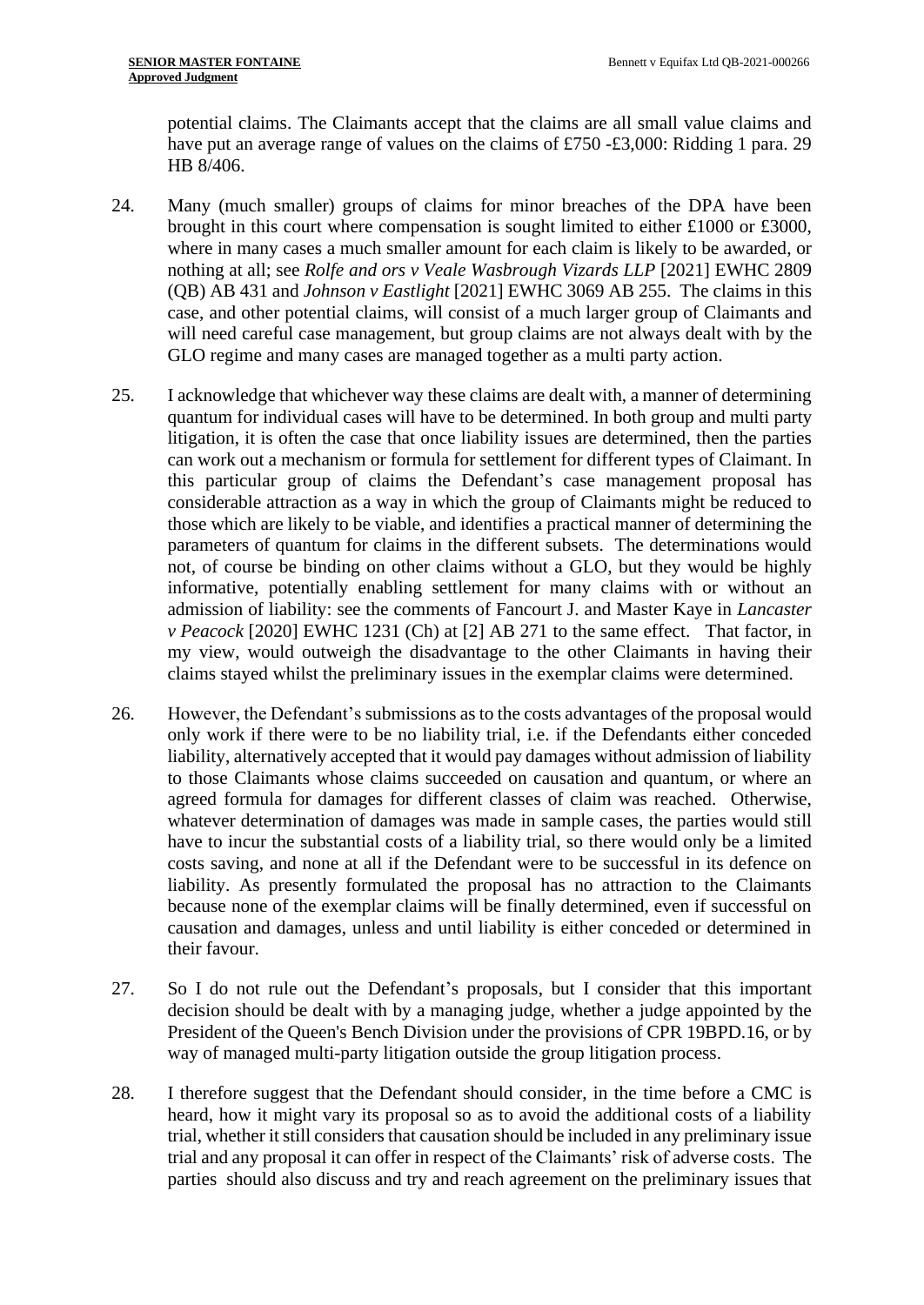could usefully be determined. Of course the managing judge may disagree that this is an appropriate course, but in my view it is a constructive proposal to manage a large group of claims each likely to be of small value. The Claimants are just as entitled to obtain a remedy for claims of low value as claimants with high value claims, but where there are substantial numbers of such claims with common or related issues, an efficient and proportionate way of managing such claims must be found.

#### Whether a GLO should be made

29. The additional costs of a GLO, principally establishing, populating, and maintaining the Group Register, can be considerable, particularly where there are a very large number of claimants. In *Lloyd v Google*, in the Supreme Court, Lord Leggatt said at [25]:

> "Where the individual claims are of sufficiently high value, group actions can be an effective way of enabling what are typically several hundred or thousands of claims to be litigated and managed together, avoiding duplication of the court's resources and allowing the claimants to benefit from sharing costs and litigation risk by obtaining a single judgment which is binding in relation to all their claims. However, the group action procedure suffers from the drawback that it is an "opt-in" regime: in other words, claimants must take active steps to join the group. This has an administrative cost, as a solicitor conducting the litigation has to obtain sufficient information from the potential claimant to determine whether he or she is eligible to be added to the group register, give appropriate advice and enter into a retainer with the client. For claims which individually are only worth a few hundred pounds, this process is not economic, as the initial costs alone may easily exceed the potential value of the claim." AB 312

- 30. Lord Leggatt also identified that the advantage of being able to advertise the GLO so that other potential claimants can come forward and be included in the group action, is in fact not so beneficial as is commonly thought. At [26] –[27] AB 313, he identified previous cases and research which demonstrated that only a relatively small proportion of those eligible to join the group are likely to do so, particularly if the number of people affected is large and the value of each claim relatively small.
- 31. And at [28] Lord Leggatt said:

"A further factor which makes group litigation impractical in cases where the loss suffered by each individual is small even if in aggregate it may amount to a very large sum of money, is the need to prove the quantum of loss in each individual case. Not only are eligible individuals less likely to opt into the proceedings where the potential gain to them is small, but the costs of obtaining evidence from each individual to support their claim is again likely to make group litigation uneconomic in such cases." AB 314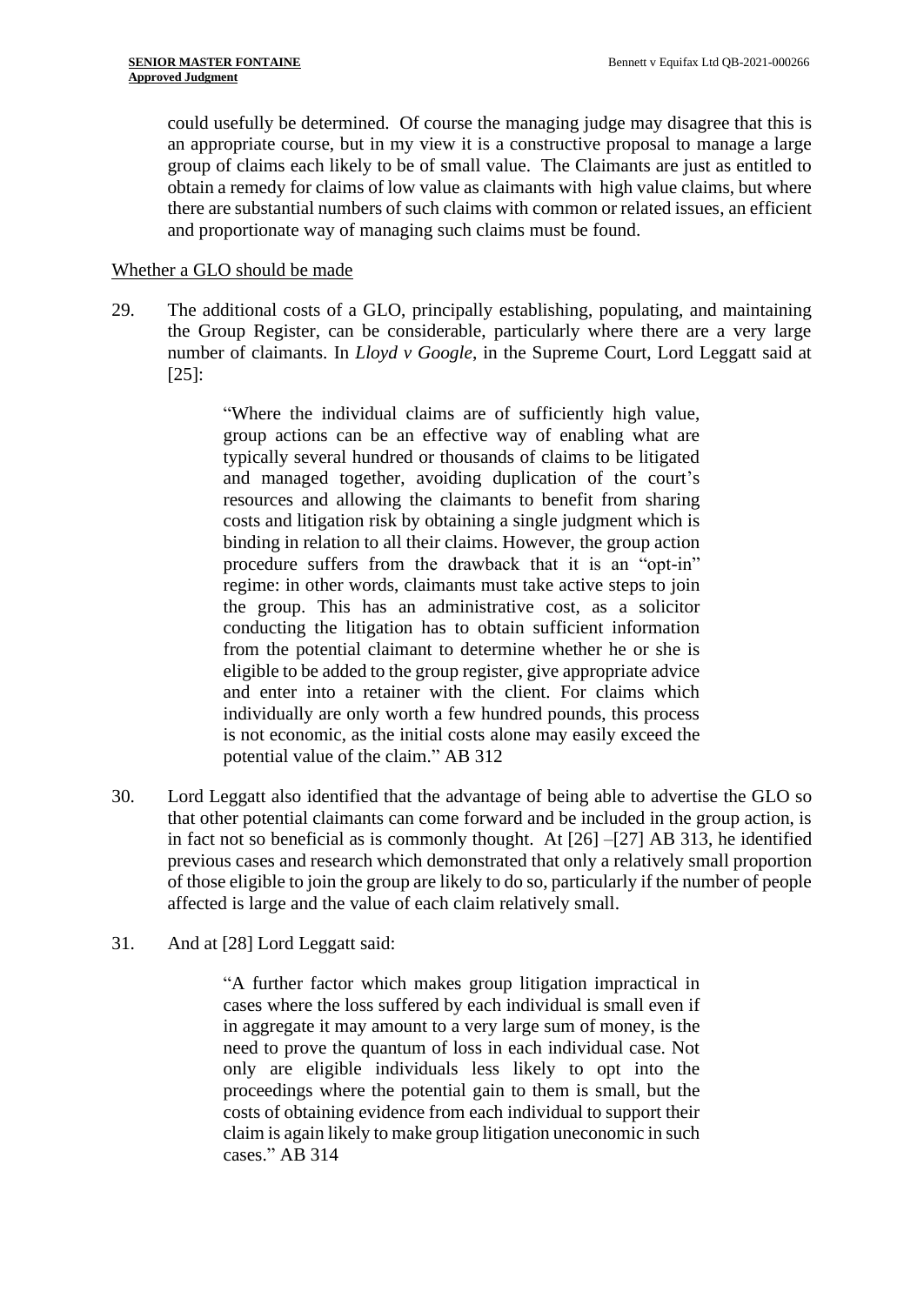32. Many of the authorities mention what is referred to either as a threshold of seriousness or proof of material damage for such claims: see *Vidal Hall v Google* [2015] EWCA Civ 311 at [82] where the court, after concluding that "… *it is in any event unnecessary in practice to distinguish between cases which reach the Article 8 threshold of seriousness and those which do not*", said that was because:

> "If a case is not serious in terms of its privacy implications, then that by itself is likely to rule out any question of recovery of compensation for mere distress."

33. And in *Lloyd v Google LLC* in the Court of Appeal [2019] EWCA Civ 1599 at [55] Sir Geoffrey Vos C. (as he then was) said:

> "... I understood it to be common ground that the threshold of seriousness applied to section 13 as much as to MPI. That threshold would undoubtedly exclude, for example, a claim for damages for an accidental one-off data breach that was quickly remedied." AB 293

34. In the Supreme Court in *Lloyd v Google* Lord Leggatt said at [115] considering the interpretation of s. 13 of the DPA, said:

> "Those words, however, cannot reasonably be interpreted as giving an individual a right to compensation without proof of material damage or distress whenever a data controller commits a non-trivial breach of any requirement of the Act in relation to any personal data of which that individual is the subject……. The wording of section 13(1) draws a distinction between "damage" suffered by an individual and a "contravention" of a requirement of the Act by a data controller, and provides a right to compensation "for that damage" only if the "damage" occurs "by reason of" the contravention. This wording is inconsistent with an entitlement to compensation based solely on proof of the contravention." AB 359

See also [138] and [153] AB 370, 375 to the same effect.

35. I accept that the claims in this case are not cases of "*an accidental one-off data breach that was quickly remedied*" as referred to by Sir Geoffrey Vos MR in *Lloyd v Google* (see Paragraph 32 above), in comparison to the factual situations in *Rolfe v Veale Wasbrough LLP* and *Johnson v Eastlight* mentioned above. The intention and consequences of a cyber attack are usually, although not always, to enable fraud. However it may be unlikely that the entirety of the Claimant cohort will be able to establish either financial loss or distress to enable compensation to be awarded. This will be particularly the case for Claimants in the EIV 1 and EIV 2 datasets, but possibly also for at least some Claimants in the GCS 2 dataset. Hayes 1 at para. 39 HB 2/15 provides an analysis of the claims of the 297 Claimants in January 2021 (and there are now considerably more since that witness statement was made– see Paragraph 9 above), which concludes that only 19 Claimants are in the GCS dataset, 8 Claimants are in EIV 1 dataset and 186 in EIV 2 dataset. There were 84 Claimants where the category of data breached has not yet been identified.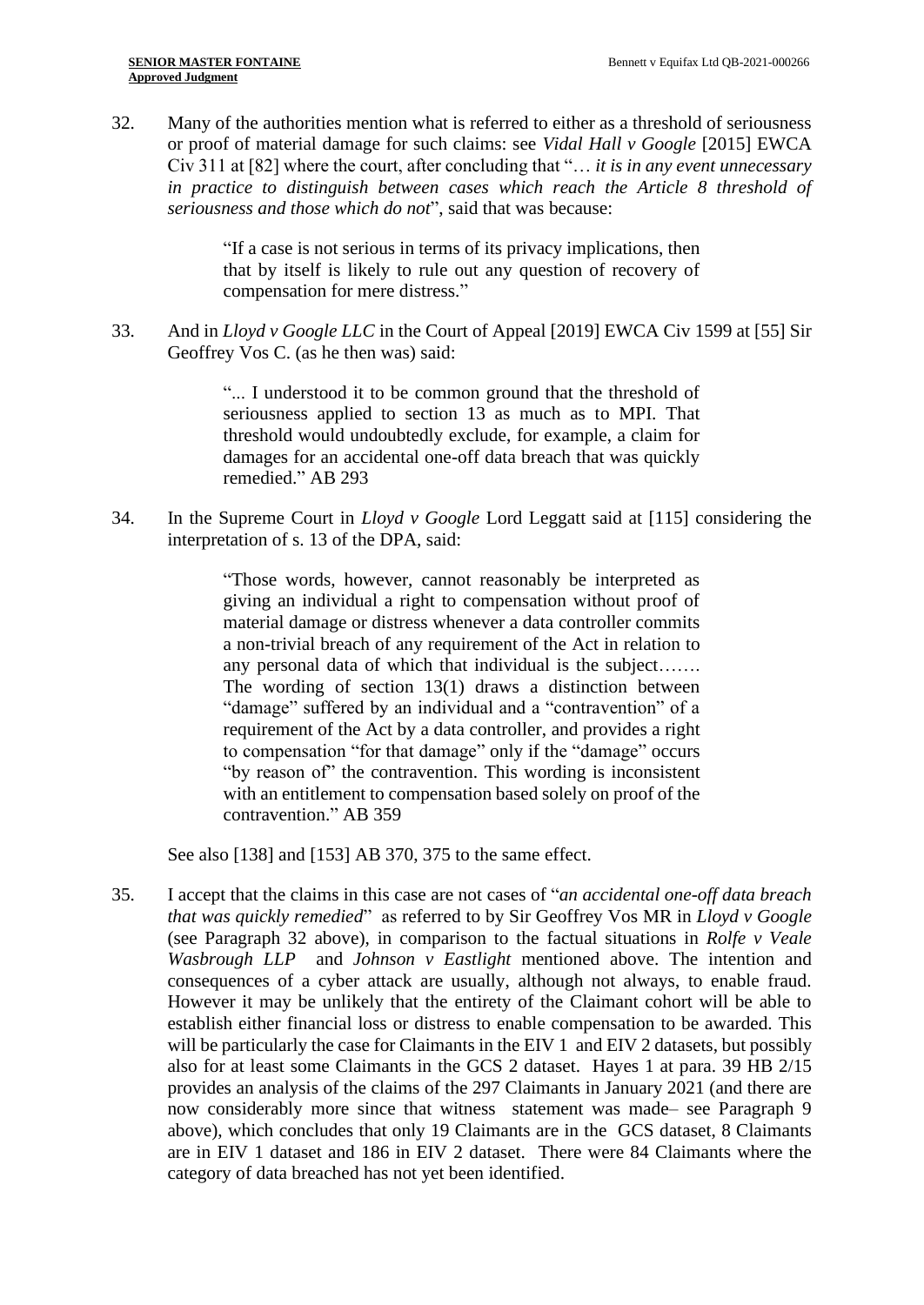36. It is accepted that many claims will be of very low value, and some may not reach any "*threshold of seriousness*" (as explained in the authorities at Paragraph 31 to 33 above) found to be required to enable any damages to be awarded for distress or establish any financial loss. This is recognised by the Claimants, but it is said that:

> "Whilst I accept that some Claimants may fail for causation or fail to establish loss, it is highly unlikely that this will be the case for all the Claimants, and so the suggested preliminary issues will not be dispositive." Ridding 1 para. 18 HB 8/401

37. The words of Lord Leggatt in *Lloyd v Google* at [25] (quoted in Paragraph 28 above) sound a note of caution to large number of claimants in low value claims, but the court has experience of dealing with such claims, for example in the Diesel Emissions group litigation. I note also Lord Woolf's comments *in Boake Allen v Revenue and Customs Commissioners* [2007] UKHL 25 at [31]:

> "All litigants are entitled to be protected from incurring unnecessary costs. This is the objective of the GLO regime. Primarily, it seeks to achieve its objective, so far as this is possible, by reducing the number of steps litigants, who have a common interest, have to take individually to establish their rights and instead enables them to be taken collectively as part of a Group. This means that irrespective of the number of individuals in the group each procedural step in the actions need only be taken once. This is of benefit not only to members of the group, but also those against whom proceedings are brought. In a system such as ours based on cost shifting this is of benefit to all parties in the proceedings." AB 98-99

38. Warby J. (as he then was) in *Ames v Spamhaus Projects Ltd* [2015] 1 WLR 10 3409 at [34] quoted (in the context of the *Jameel* Principles) the view of the Court of Appeal in *Sullivan v Bristol Film Studios Ltd* [2012] EWCA Civ 570 at [29] [32] and[36]:

> "29….The mere fact that a claim is small should not automatically result in a court refusing to hear it at all. If I am entitled to recover a debt of £50 I should, in principle, have access to justice to enable me to recover it if my debtor does not pay. It would be an affront to justice if my claim were simply struck out. The real question, to my mind, is whether in any particular case there is a proportionate procedure by which the merits of a claim can be investigated……

> 32….. When in future a judge is confronted by an application to strike out a claim on the ground that the game is not worth the candle he or she should consider carefully whether there is a means by which the claim can be adjudicated without disproportionate expenditure.

> 36……. The general principles stated in the *Sullivan* case apply nonetheless, and CPR Pt 1 imposes a duty on the court to seek to deal with cases justly and at proportionate cost. Since the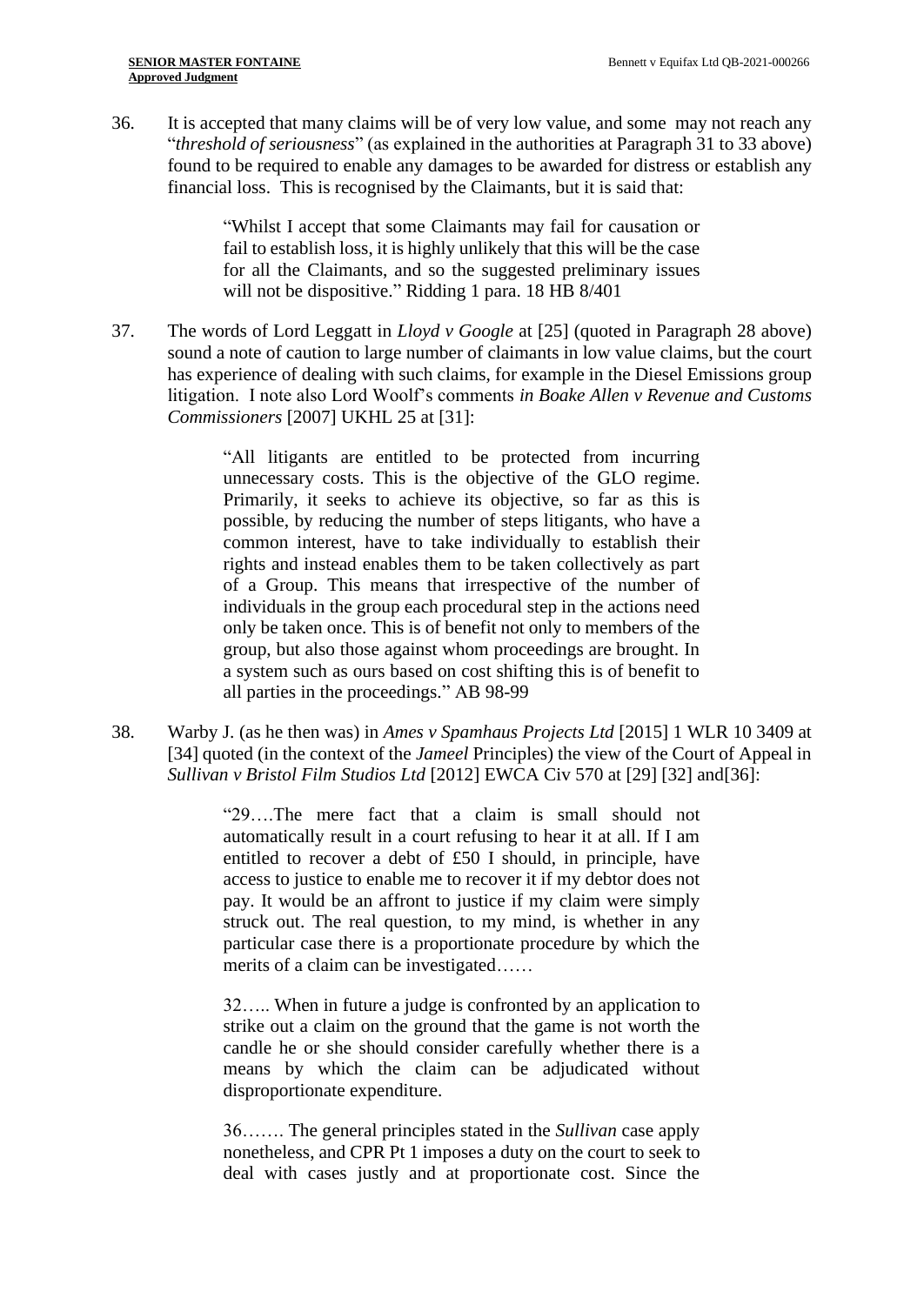decisions in the *Jameel* and *Sullivan* cases, costs budgeting procedures have been implemented to help the court perform that duty." AB 13

- 39. The issue of costs is a very relevant consideration when managing claims of low value. The GLO regime was created "*to enable the court to deal with this sort of litigation in a more efficient and economic manner than would otherwise be possible*." (Lord Woolf MR in *Taylor v Nugent Care Society* [2004] EWCA Civ 51; [2004] 1 WLR 1129 at [9]). But a GLO requires the additional costs of establishing, populating and monitoring the Group Register to add and remove claims. Mr Hayes says that these are likely to be modest, but does not provide an estimate. He says that some of the costs will depend upon how much information is to be provided in the schedules of information, and the parties could agree to proceed initially with the nine pleaded claims, without further schedules being provided at this stage. That would also save the costs of a selection process. He states that the draft GLO only provides for advertising in the Law Society Gazette, on the lead solicitors' own website and on social media, the costs of which will be very modest: Hayes 2 paras. 50-55 HB 4/344-345.
- 40. I have concerns both in respect of the Defendant's estimate of a preliminary issue trial for nine claims put at US\$1.5million, or c. £1.2million, (which the Claimants say is an underestimate), and of a liability trial of \$4.4m, or c. £3.2million. If the managing judge orders a trial of preliminary issues in sample cases, the parties should consider how to conduct such trial at proportionate cost, and if a liability trial is required, that same consideration must be given.
- 41. I consider it likely that the parties will be able to form a more informed view about the likely viability, and overall value, of the claims, once it is known which number of claims fall into which category of dataset.
- 42. As stated at Paragraph 26 above, my view is that this claim, and other claims made arising out of the data breach incident, must be managed together, either by a GLO or a managed multi party claim, in either case with a managing judge. It is not in dispute that there are common issues of fact and law. It is not feasible to manage this number of claims, and potential claims, as unitary claims. It is also not in dispute that the claims must be case managed proportionately and in accordance with the overriding objective, and not as unitary claims.
- 43. The advantages of a GLO rather than a managed multi party claim, are:
	- i) the GLO can be advertised, so that other potential claimants can be identified;
	- ii) orders made will bind all members of the group;
	- iii) claims made in other courts can be ordered to be brought into the group action; and
	- iv) a cut-off date can be given which provides a reasonable degree of comfort to the Defendant as to the likely final number of claimants.
- 44. Generally, the type of group actions most suited to being managed as multi party claims without a GLO being made are those where either the group of claimants has already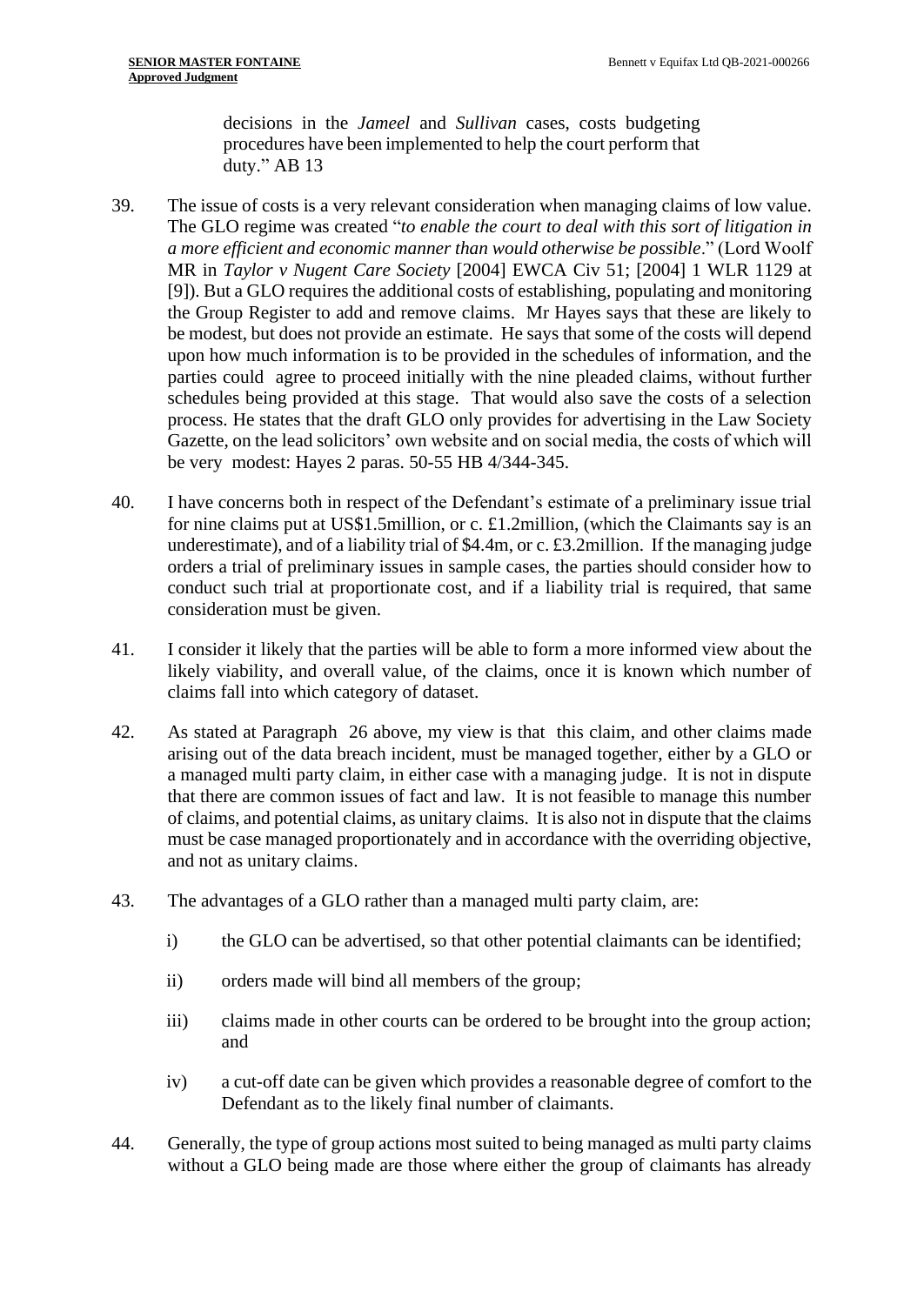been identified, or is restricted to a particular class so that identification of potential claimants is possible without extensive advertising; for example claims by a large group of employees can be reached via their trade union, or a group of residents in a nuisance claim in a defined location can be readily identified.

- 45. This is not such a claim. There are potentially many thousands of Claimants, and the task of managing such claims, which may be brought in courts all over the country, would be better handled by a judge of the Media and Communications List who has experience of data breach claims, and perhaps ultimately, as a group action in accordance with Section III of Part 19 and 19BPD.
- 46. However, I consider that the issue of whether to make a GLO should be deferred at present. I propose to ask the President of the Queen's Bench Division to appoint a managing judge, and for a case management conference to be listed before the managing judge. If the Defendant's proposal for preliminary issue trials on exemplar cases finds favour with the managing judge, the costs of populating a group register with hundreds, and potentially thousands, of Claimants, many of whose claims may not succeed, or which can be settled on a commercial basis without the necessity for a liability trial, may be avoided. If sufficient numbers of Claimants remain after that exercise the question of whether to make a GLO can be revisited if appropriate.
- 47. In the meantime the parties should give more thought to the following issues:
	- i) the likely costs of obtaining information from all Claimants and potential claimants required to populate a group register, and establishing populating and maintaining a group register for that number of Claimants;
	- ii) a way in which sample cases could be determined, either by ADR, or as preliminary issues, in such a way as to overcome the supervening problem of liability not being conceded, referred to above at Paragraph 25, and how the issue of causation could be dealt with;
- 48. Unless these factors are given more consideration by the parties the progress of the litigation will not be "unlocked" without the litigation incurring disproportionate costs. Both parties have a duty to consider how to best deal with these claims proportionately, including the Defendant's obligation to consider a proportionate and less costly way of dealing with liability and causation.

# Claimants' Disclosure Application

- 49. The Claimants also seek disclosure from the Defendant, by way of informal application at the hearing, of three categories of documents:
	- i) All documents that the Defendant refers to in its Generic Defence and Individual Defences, listed in the schedule to the Claimants' draft order; the Claimants have a right to inspection of such documents pursuant to CPR 31.14;
	- ii) All known adverse documents; this would enable the Claimants to make a more informed decision as to what further disclosure may be required and would not require any search to be made by the Defendant (PD 51U para.2.8);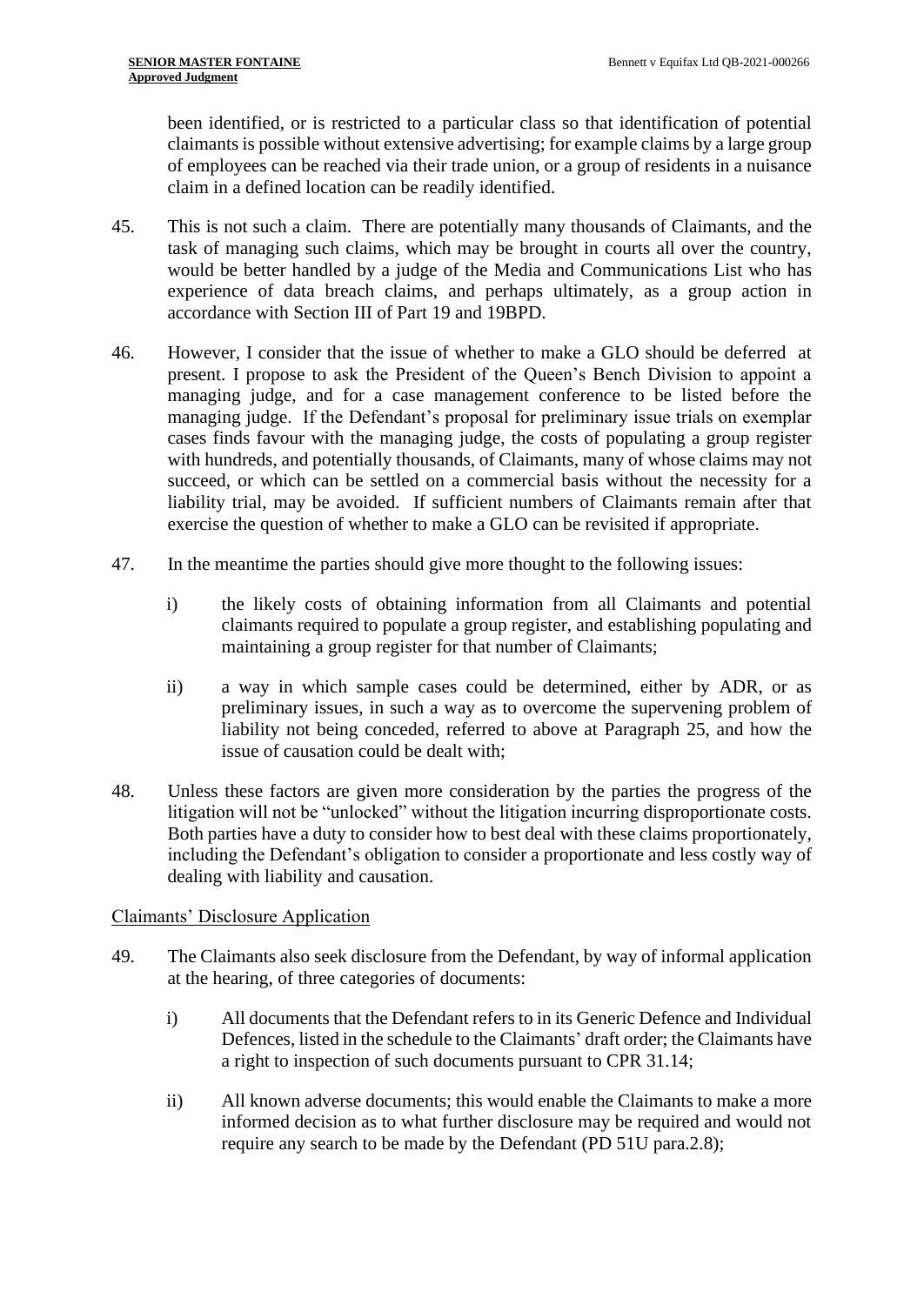iii) Documents provided to the Information Commissioner following the data breach incident; the documents would clearly fall within the ambit of standard disclosure and ought to be capable of being provided to the Claimants at a limited cost.

It is submitted that the disclosure requested is targeted and a cost effective way of progressing the proceedings.

- 50. The Defendant resists this application on a number of grounds:
	- i) No proper application has been made, and the issue was raised only in Ridding 1 served shortly before the hearing listed to consider a GLO application, not foreshadowed in any inter partes correspondence;
	- ii) There is no good reason why the particular disclosure requested should be given early at this stage:
		- a) If a GLO is made the appropriate disclosure order will depend upon how the GLO is to be managed which will be for determination at a subsequent CMC; it is not appropriate to pre-empt that determination by making orders for disclosure now;
		- b) If the Defendant's case management proposal is adopted disclosure is provided for in the draft order and there is no good reason for the chronology to be altered; the documents will not be required for the preliminary issues trial suggested by the Defendant;
		- c) To identify, locate, review, gather, and collate the documents sought by the Claimants will require significant work which is likely to be duplicative of work to be undertaken during a subsequent disclosure exercise;
		- d) There would be no unnecessary delay involved in receiving disclosure at the usual time within the lifetime of the litigation;
		- e) Confidentiality issues are likely to arise in respect of disclosure and it is not appropriate to deal with such matters on the hoof, when the Claimants have given no proper warning of this informal request.
	- iii) The first category of documents is not a list of identified documents but an open request for categories of documents by reference to points made in the Generic Particulars of Claim;
	- iv) The second category of documents is not appropriate as the Disclosure Pilot in PD 51U is not applicable to the Queen's Bench Division.

#### **Discussion**

51. I agree with the Defendant's submissions. There is no pressing need for specific disclosure at this stage and none has been identified. Specific disclosure applications are better made by way of application notice, so that the court can identify why they are required separately from standard disclosure, and where sought before standard